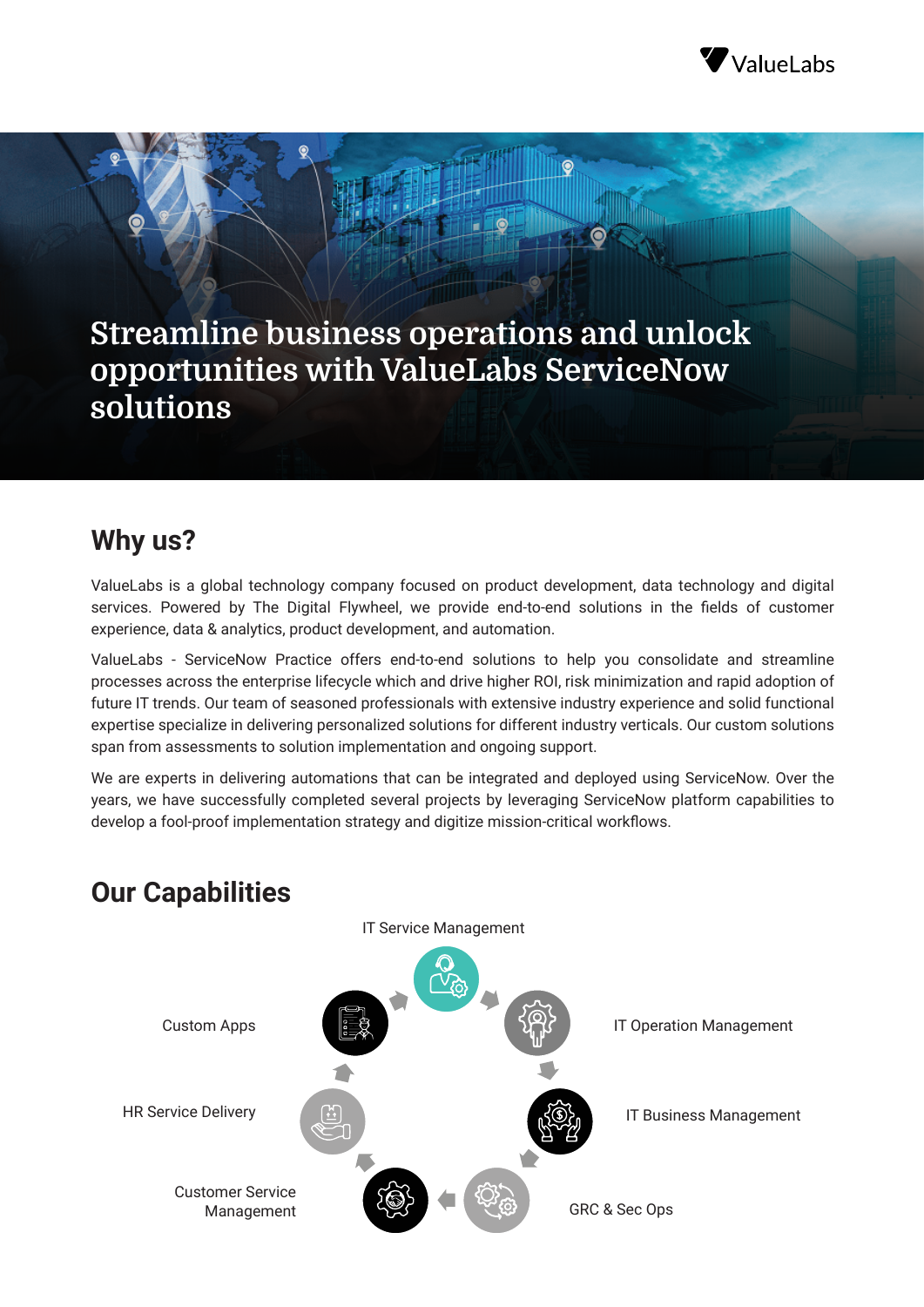

- Build New Modules, Custom Apps, and Automations.
- Avail one-time consultations and ongoing improvement projects in Agile way.



### **ServiceNow implementation**

- ValueLabs can assist organization-wide digital transformation.
- Implement Shift Left strategy and automations.
- Shift resources and budget to drive innovation.
- Upscale organization's ability to respond to industry shifts.





### **Custom ServiceNow App development**

- Develop custom ServiceNow applications to bridge your App Requirements.
- Leverage the expertise of certified ServiceNow application developers to analyze your functionality requirements.
- Design and deliver the app in a reasonable time frame.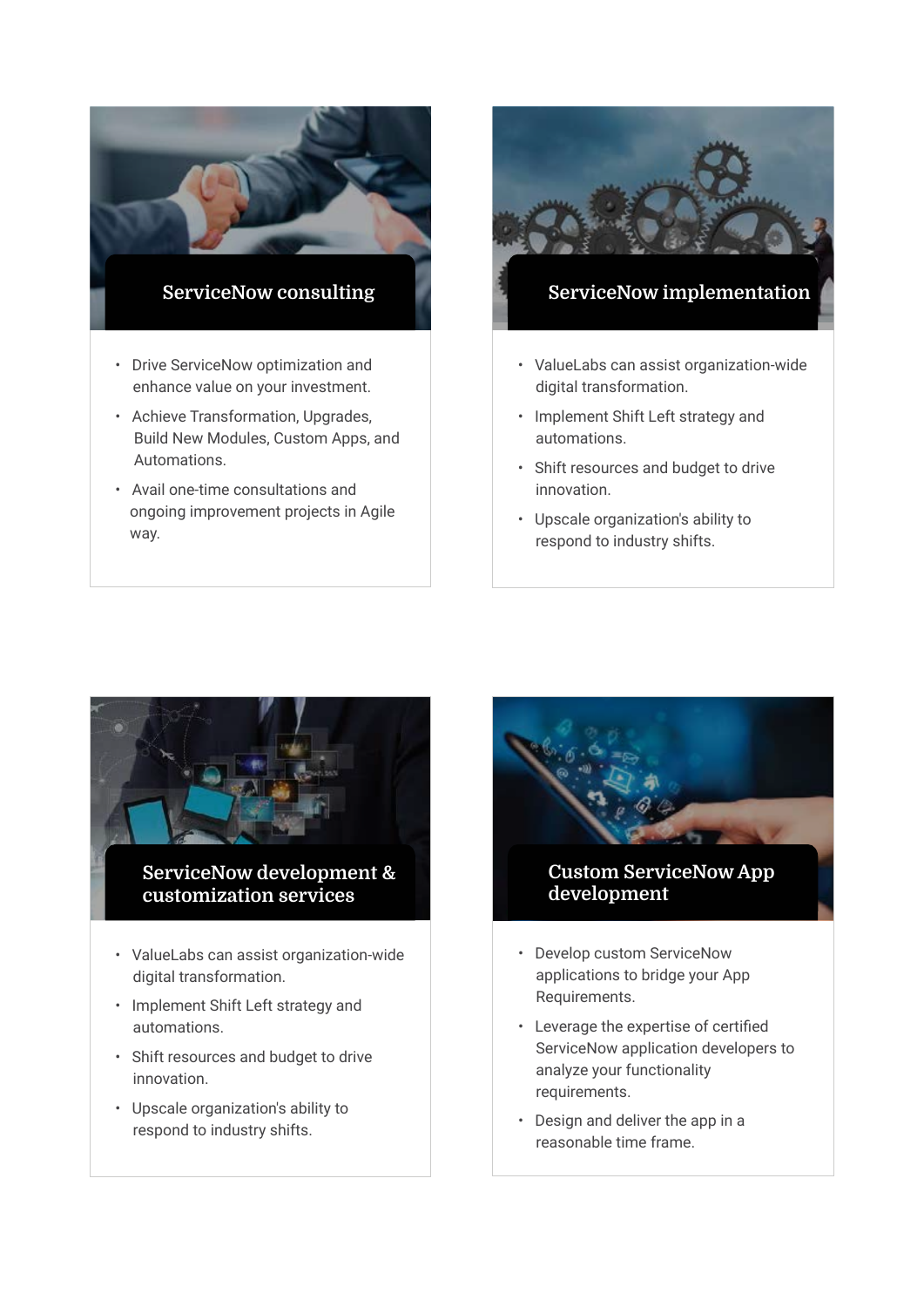

• Upscale organization's ability to respond to industry shifts.



### **ServiceNow support**

- New features / Module / Automations to upgrade capabilities and deliver engaging user experiences.
- Provisioning of Resources for Projects on T&M Model or Shared model.



- managed services provider for:
- L1 Administrative services.
- L2 Managing Tickets on performance, break fix, minor enhancements & service requests.
- L3 with new enhancements, module enablement & automations.



### **ServiceNow migration services**

- Streamline all types of migrations.
- Assistance with eBonding and integrations of tools using APIs.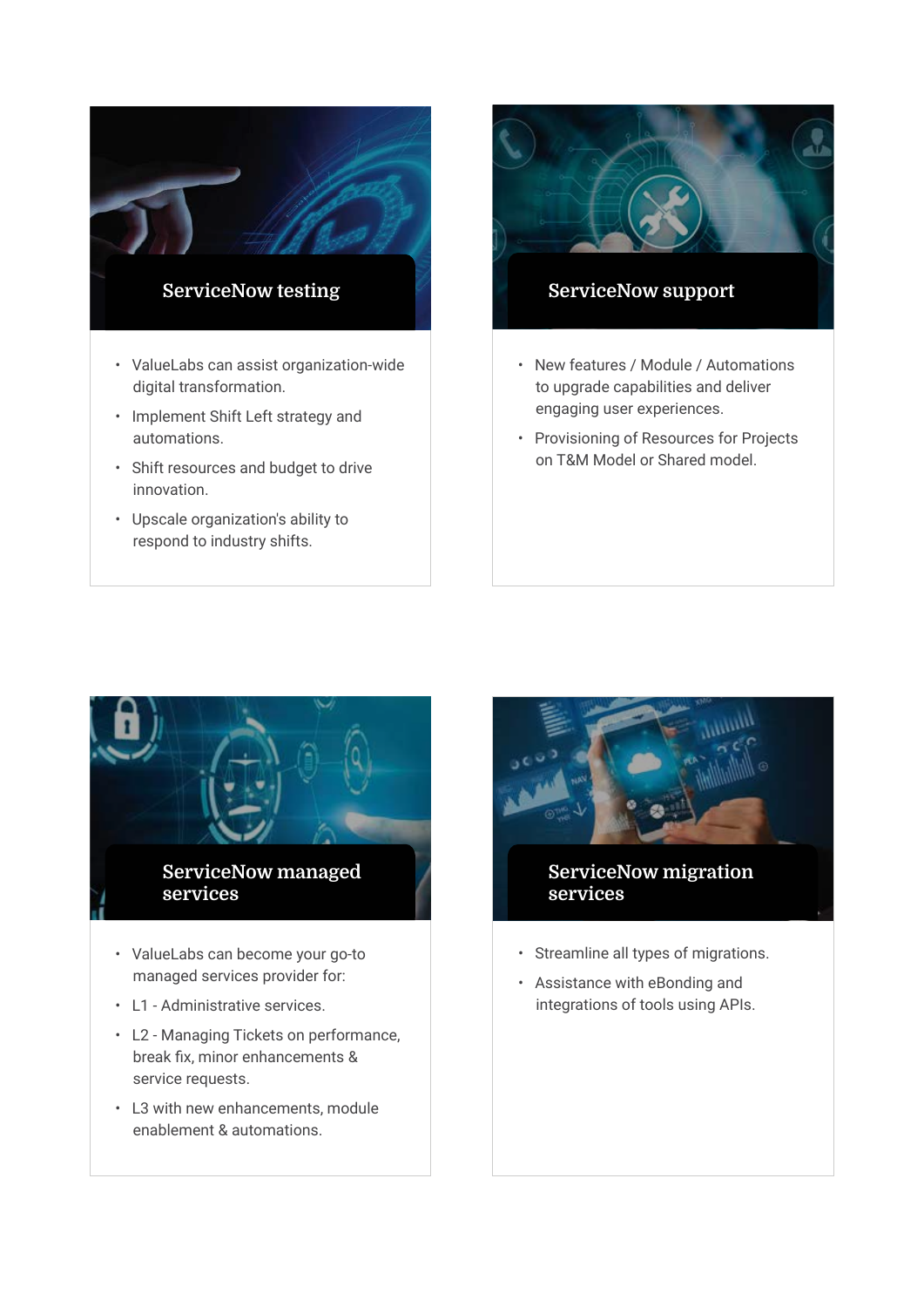# **Our Service Offerings** Advancing to the Smart Technologies



- Automate routine tasks to reduce manual labor
- Reduce wait times, and increase speed to resolution
- Reduce transactional errors while driving higher compliance and reducing risk





- Descriptive Analytics to determine why incidents occurred and formulate remedial action to prevent recurrence
- Predictive Analytics to determine what may happen and determine corrective measures

#### **AI/ML**



- Continuous Machine Learning gradually leading to more incidents being handled through automation
- Multichannel experience including voice, chat, and social

**AUTOMATION PROCESS**



- Reduce time and manual work by automating ticket creation
- Policy based Automation for routine and administration tasks

### **LIVE SUPPORT**



- Knowledge-based talent focusing on high value judgment - based analysis and decision making
- Increase the focus on the customer, adding to the strategic value of the interaction

### **COGNITIVE OPS**



- Automated Notification for Major Incidents / Opening Conference Bridges
- Desktop Notification for Broadcast messages that can be sent to End Users across Locations / Geographies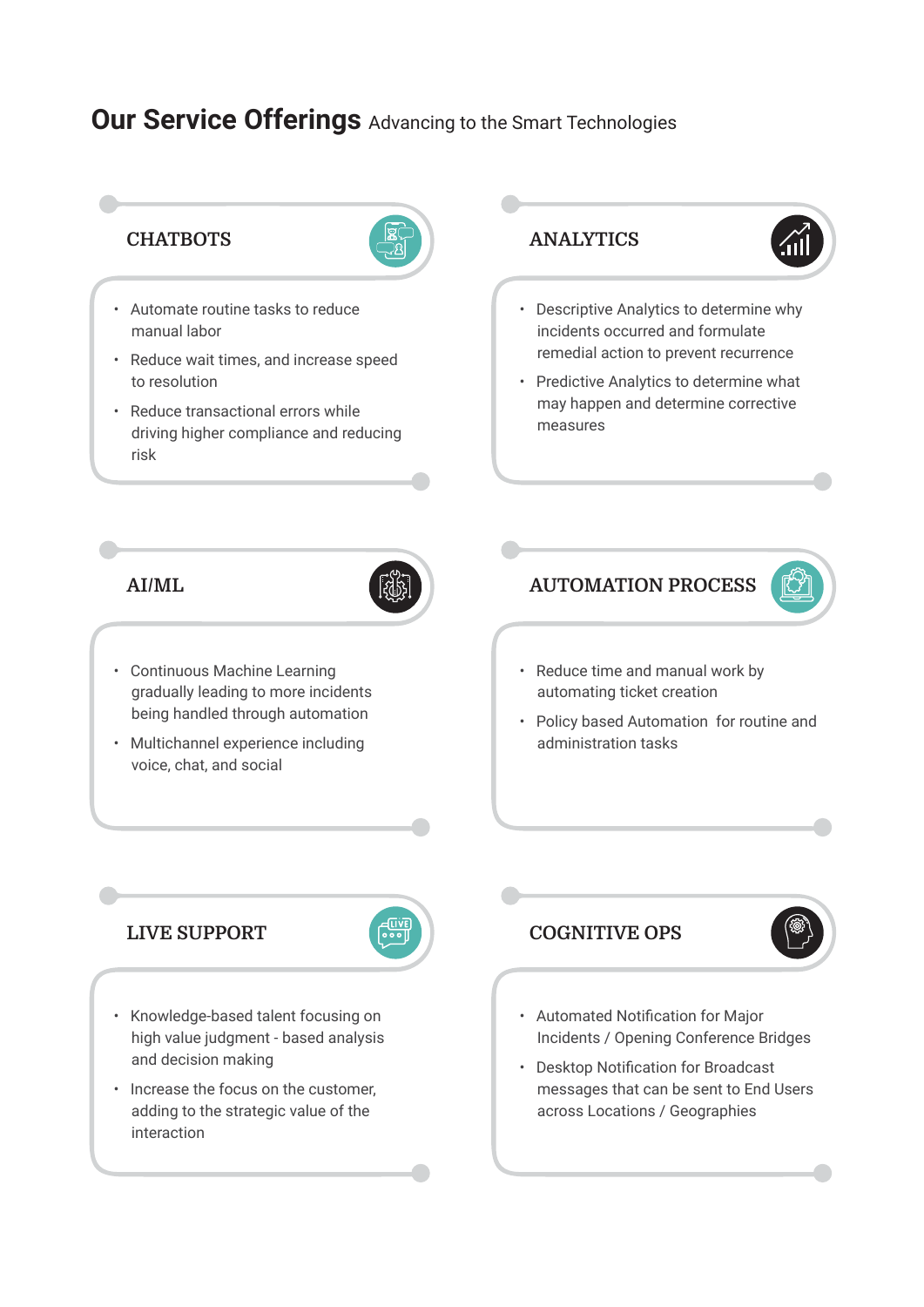# **Value adds we bring to our customers**